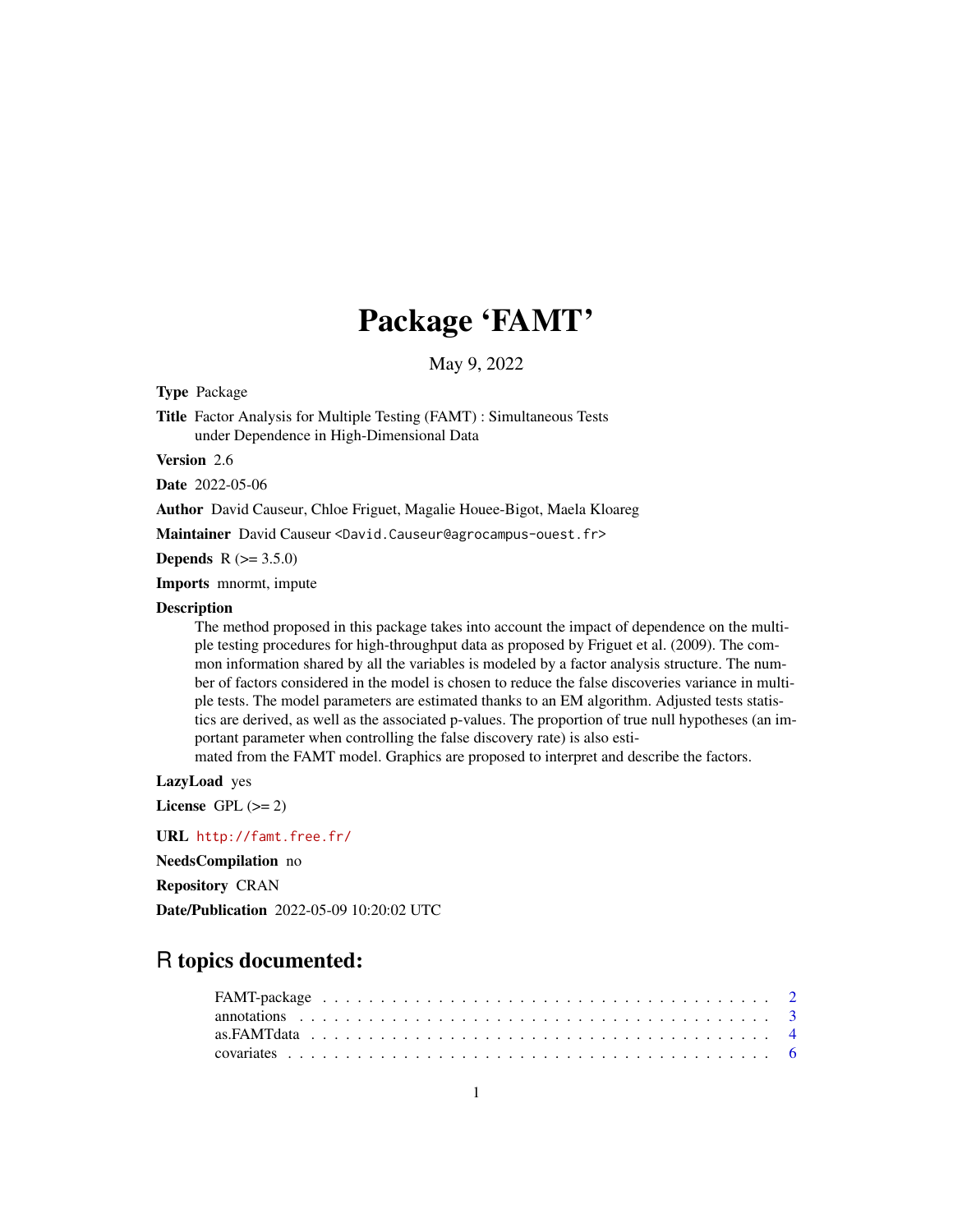# <span id="page-1-0"></span>2 FAMT-package

<span id="page-1-1"></span>

FAMT-package *Factor Analysis for Multiple Testing (FAMT) : simultaneous tests under dependence in high-dimensional data*

#### Description

The method proposed in this package takes into account the impact of dependence on multiple testing procedures for high-throughput data as proposed by Friguet et al. (2009). The common information shared by all the variables is modeled by a factor analysis structure. The number of factors considered in the model is chosen to reduce the variance of the number of false discoveries. The model parameters are estimated thanks to an EM algorithm. Factor-adjusted tests statistics are derived, as well as the associated p-values. The proportion of true null hypotheses (an important parameter when controlling the false discovery rate) is also estimated from the FAMT model. Diagnostic plots are proposed to interpret and describe the factors.

#### Details

| Package:  | <b>FAMT</b> |
|-----------|-------------|
| Type:     | Package     |
| Version:  | 1.0         |
| Date:     | 2010-05-03  |
| License:  | GPL         |
| LazyLoad: | yes         |

The [as.FAMTdata](#page-3-1) function creates a single R object containing the data stored: - in one mandatory data-frame: the 'expression' dataset with m rows (if m tests) and n columns (n is the sample size) containing the observations of the responses. - and two optional data-frames: the 'covariates' dataset with n rows and at least 2 columns, one giving the specification to match 'expression' and 'covariates' and the other one containing the observations of at least one covariate. The optional dataset, 'annotations' can be provided to help interpreting the factors: with m rows and at least one column to identify the variables (ID).

The whole multiple testing procedure is provided in a single function, [modelFAMT](#page-9-1), but you can also choose to apply the procedure step by step, using the functions :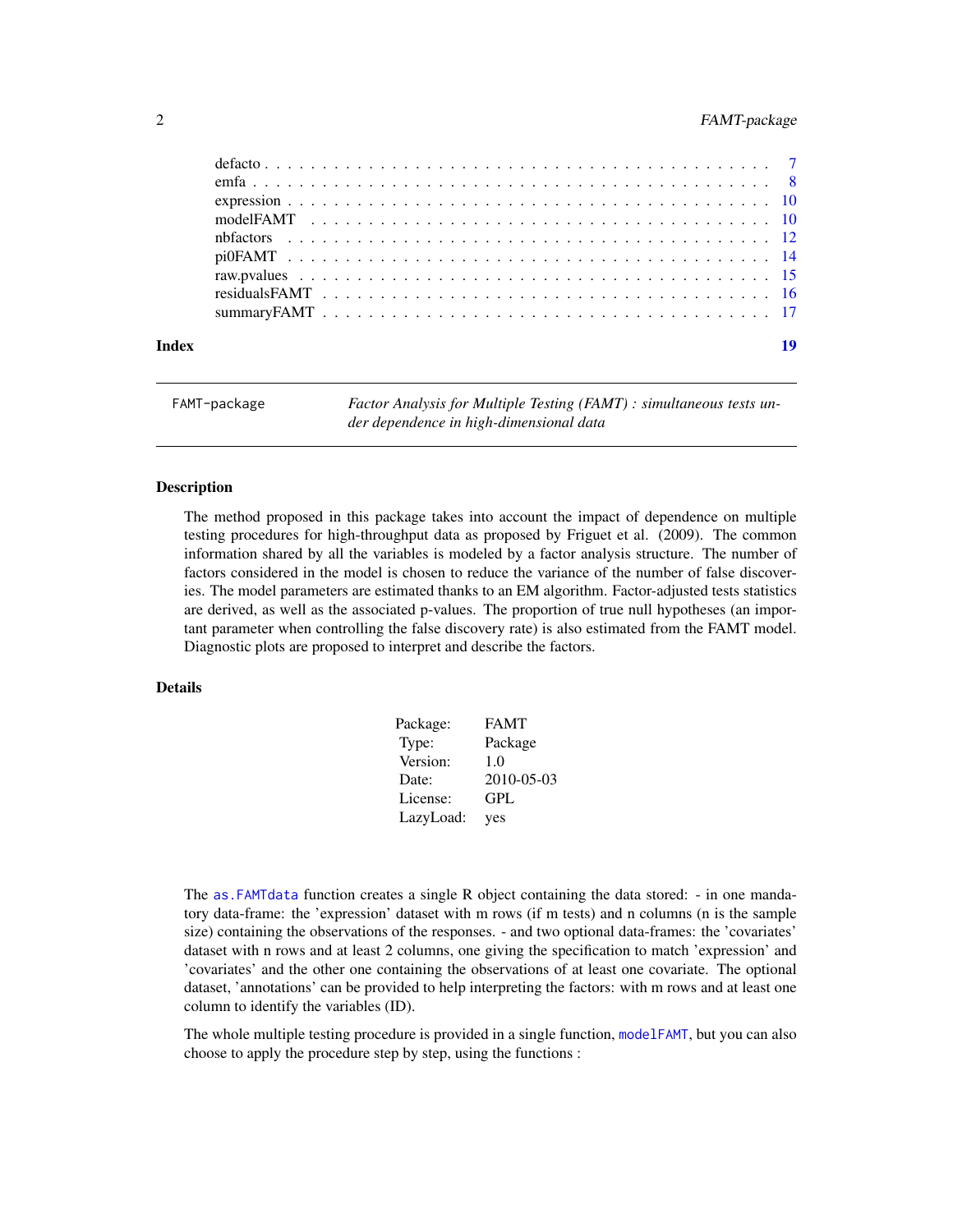#### <span id="page-2-0"></span>annotations 3

[nbfactors](#page-11-1) (Estimation of the optimal number of factors) [emfa](#page-7-1) (EM fitting of the Factor Analysis model).

The [modelFAMT](#page-9-1) also provides the individual test statistics and corresponding p-values like the [raw.pvalues](#page-14-1) function.

A function [summaryFAMT](#page-16-1) provides some key elements of classical summaries either on 'FAMTdata' or 'FAMTmodel'.

The estimation of the proportion of true null hypotheses from a 'FAMTmodel' is done by the function [pi0FAMT](#page-13-1).

The [defacto](#page-6-1) function provides diagnostic plots to interpret and describe the factors.

#### Author(s)

David Causeur, Chloe Friguet, Magalie Houee-Bigot, Maela Kloareg.

Maintainer: <David.Causeur@agrocampus-ouest.fr>

#### References

Causeur D., Friguet C., Houee-Bigot M., Kloareg M. (2011). Factor Analysis for Multiple Testing (FAMT): An R Package for Large-Scale Significance Testing Under Dependence. Journal of Statistical Software, 40(14),1-19. <https://www.jstatsoft.org/v40/i14>

Friguet C., Kloareg M. and Causeur D. (2009). A factor model approach to multiple testing under dependence. Journal of the American Statistical Association, 104:488, p.1406-1415 <http://famt.free.fr/>

<span id="page-2-1"></span>annotations *Gene annotations data frame*

#### Description

A data frame with 6 columns describing the 9893 genes, which expressions are stored in the 'expression' dataset, in terms of functional categories, oligonucleotide size and location on the microarray. See also [expression](#page-9-2), [covariates](#page-5-1).

#### Usage

data(annotations)

#### Format

A data frame with 9893 observations on the following 6 variables.

ID Gene identification Name Gene annotation (functional categories) (character) Block Location on the microarray(factor) Column Location on the microarray (factor) Row Location on the microarray (factor) Length Oligonucleotide size (numeric vector)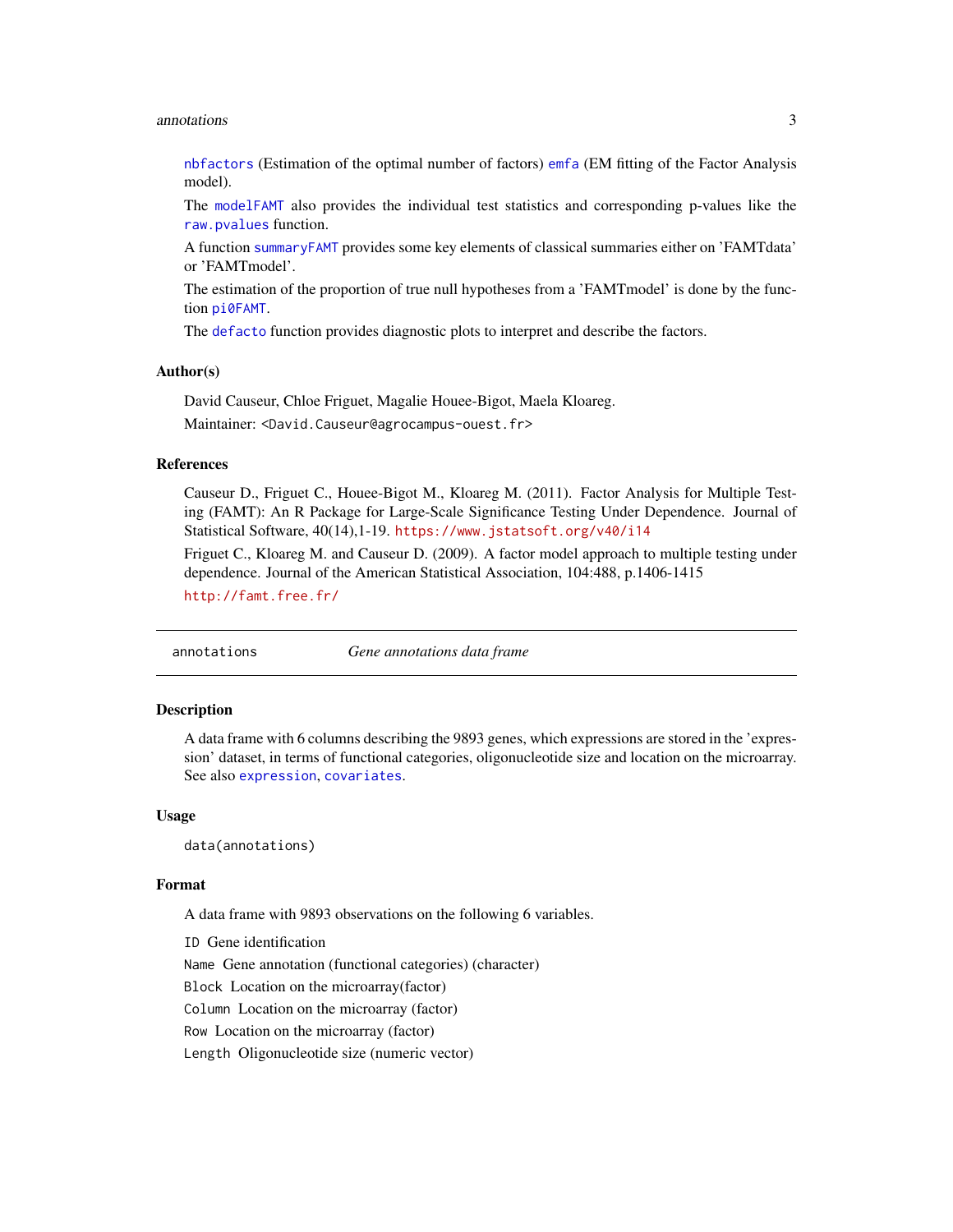#### <span id="page-3-0"></span>Source

UMR Genetique Animale - INRA/AGROCAMPUS OUEST - Rennes, France.

#### **References**

Blum Y., Le Mignon G., Lagarrigue S. and Causeur S. (2010) - A factor model to analyze heterogeneity in gene expression, BMC Bioinformatics, 11:368.

Le Mignon, G. and Desert, C. and Pitel, F. and Leroux, S. and Demeure, O. and Guernec, G. and Abasht, B. and Douaire, M. and Le Roy, P. and Lagarrigue S. (2009) - Using trancriptome profling to characterize QTL regions on chicken chromosome 5. BMC Genomics, 10:575.

# Examples

data(annotations) dim(annotations) summary(annotations)

<span id="page-3-1"></span>as.FAMTdata *Create a 'FAMTdata' object from an expression, covariates and annotations dataset*

#### Description

The function creates a 'FAMTdata' object containing the expression, the covariates and the annotations dataset if provided. The function checks the consistency of dataframes between them. Then missing values of expression can be imputed.

#### Usage

```
as.FAMTdata(expression, covariates = NULL, annotations = NULL, idcovar = 1,
idannot = NULL, na.action=TRUE)
```
# **Arguments**

| expression  | An expression data frame with genes in rows and arrays in columns. The arrays<br>are identified by the column names.                          |
|-------------|-----------------------------------------------------------------------------------------------------------------------------------------------|
| covariates  | An optional data frame with arrays in rows, and covariates in columns. One<br>column must contain the array identification (NULL by default). |
| annotations | An optional data frame containing informations on the genes (NULL by default)                                                                 |
| idcovar     | The column number corresponding to the array identification in the covariates<br>data frame (1 by default)                                    |
| idannot     | The column number corresponding to the gene identification in annotations data<br>frame (NULL by default)                                     |
| na.action   | If TRUE (default value), missing expression data are imputed using nearest<br>neighbor averaging (impute.knn function of 'impute' package).   |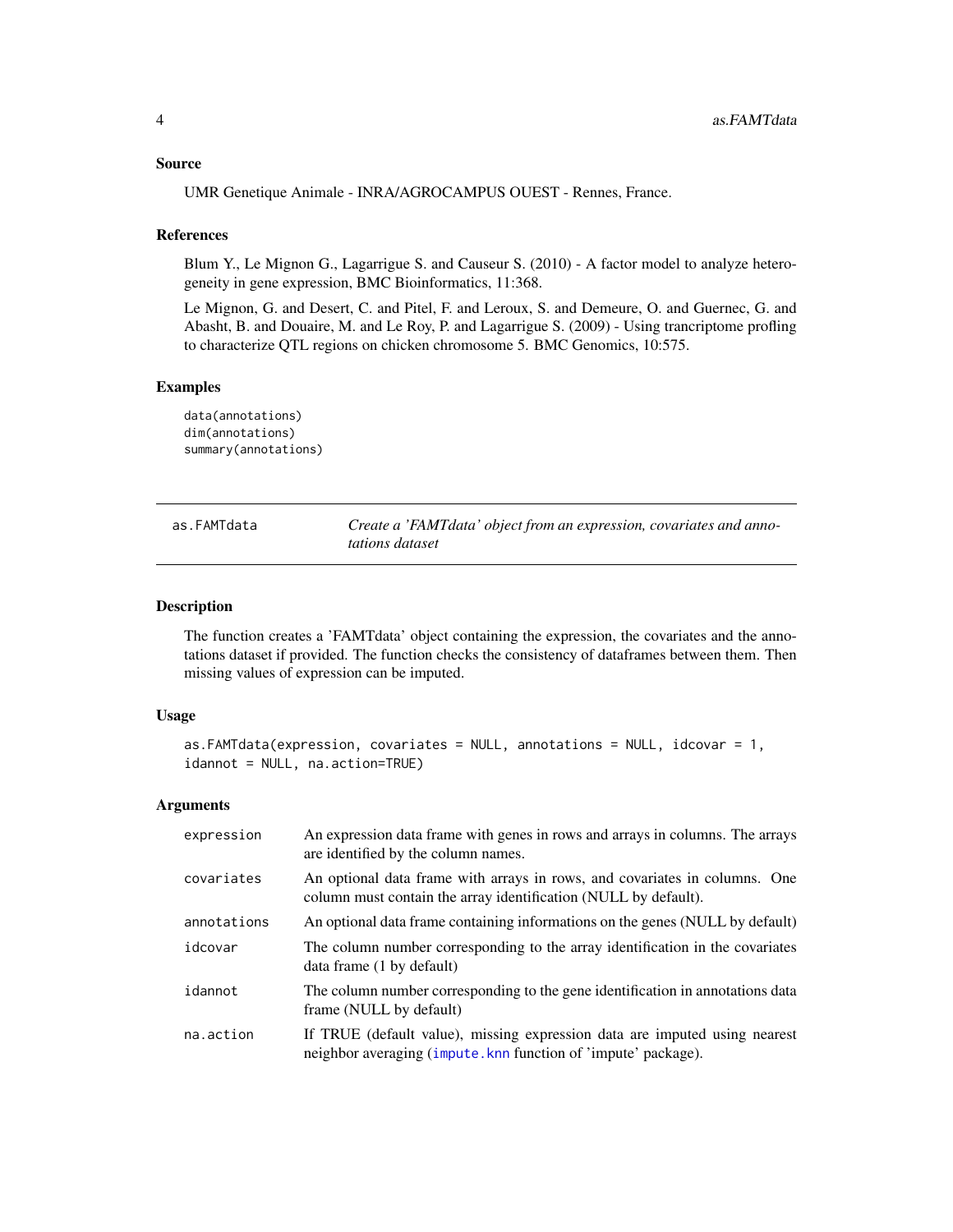#### <span id="page-4-0"></span>as.FAMTdata 5

#### Details

The [as.FAMTdata](#page-3-1) function creates a single R object containing the data stored: - in one mandatory data-frame: the 'expression' dataset with m rows (if m tests) and n columns (n is the sample size) containing the observations of the responses. - and two optional data frames: the 'covariates' dataset with n rows and at least 2 columns, one giving the specification to match 'expression' and 'covariates' and the other one containing the observations of at least one covariate. The optional dataset,'annotations', can be provided to help interpreting the factors: with m rows and at least one column to identify the variables (ID).

# Value

| expression  | The expression data frame                                                                                                                                       |
|-------------|-----------------------------------------------------------------------------------------------------------------------------------------------------------------|
| covariates  | The optional covariates data frame.                                                                                                                             |
| annotations | The optional data frame containing annotations. The genes annotations such as<br>the functional categories should be in a character form, not in a factor form. |
| idcovar     | The column number corresponding to the array identification in the covariate<br>data frame (which should correspond to the column names in 'expression')        |
| na.expr     | Rows and columns of expression with missing values                                                                                                              |

# Note

The class of the data produced with the [as.FAMTdata](#page-3-1) function is called 'FAMTdata'. We advise to carry out a summary of FAMT data with the function [summaryFAMT](#page-16-1).

#### Author(s)

David Causeur

#### See Also

[summaryFAMT](#page-16-1)

#### Examples

- # The data are divided into one mandatory data-frame, the gene expressions,
- # and two optional datasets: the covariates, and the annotations.
- # The expression dataset with 9893 rows (genes) and 43 columns (arrays)
- # containing the observations of the responses.
- # The covariates dataset with 43 rows (arrays) and 6 columns:
- # the second column gives the specification to match 'expression'
- # and 'covariates' (array identification), the other ones contain
- # the observations of covariates.
- # The annotations dataset contains 9893 rows (genes) and
- # 6 columns to help interpreting the factors, the first one (ID)
- # identifies the variables (genes).

data(expression) data(covariates)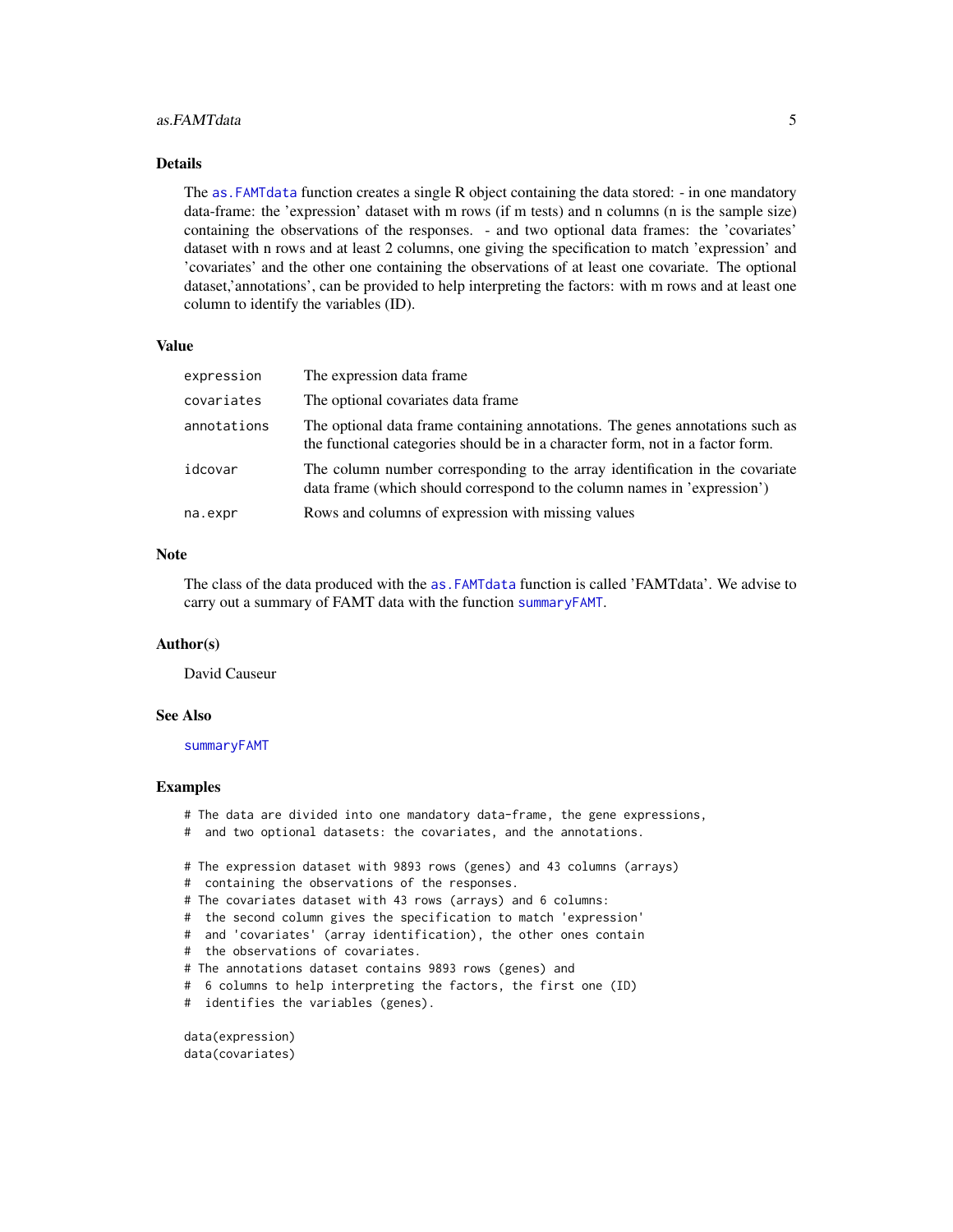#### <span id="page-5-0"></span>6 covariates

data(annotations)

```
# Create the 'FAMTdata'
############################################
chicken = as.FAMTdata(expression,covariates,annotations,idcovar=2)
# 'FAMTdata' summary
summaryFAMT(chicken)
```
<span id="page-5-1"></span>

covariates *Covariates data frame*

#### Description

A data frame with 6 covariates in columns and 43 arrays in rows, describing the arrays of the expression dataset. See also [expression](#page-9-2), [annotations](#page-2-1)

#### Usage

data(covariates)

#### Format

A data frame with 43 observations on the following 6 variables.

AfClass a factor with levels  $F$  (Fat) L (Lean) NC (Intermediate) giving the abdominal fatness class

ArrayName Identifying the arrays (character)

Mere a factor with 8 levels giving the dam of the offsprings

Lot a factor with 4 levels giving the hatch

Pds9s a numeric vector giving the body weight

Af a numeric vector giving the abdominal fatness, the experimental condition of main interest in this example

#### Source

UMR Genetique Animale - INRA/AGROCAMPUS OUEST - Rennes, France.

#### References

Blum Y., Le Mignon G., Lagarrigue S. and Causeur S. (2010) - A factor model to analyze heterogeneity in gene expression, BMC Bioinformatics, 11:368.

Le Mignon, G. and Desert, C. and Pitel, F. and Leroux, S. and Demeure, O. and Guernec, G. and Abasht, B. and Douaire, M. and Le Roy, P. and Lagarrigue S. (2009) - Using trancriptome profling to characterize QTL regions on chicken chromosome 5. BMC Genomics, 10:575.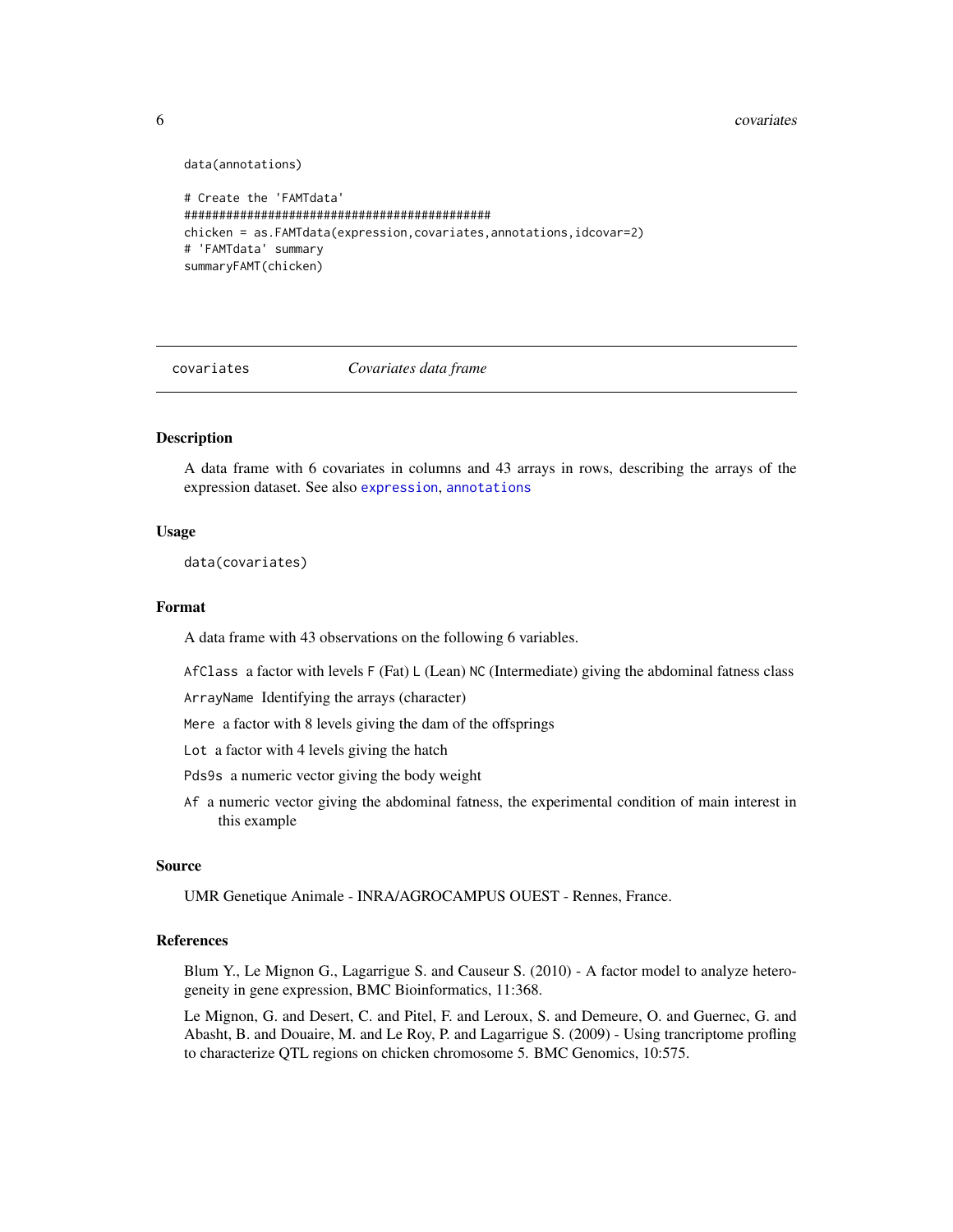#### <span id="page-6-0"></span>defacto and a state of the state of the state of the state of the state of the state of the state of the state of the state of the state of the state of the state of the state of the state of the state of the state of the

# Examples

```
data(covariates)
dim(covariates)
summary(covariates)
```
# <span id="page-6-1"></span>defacto *FAMT factors description*

# Description

This function helps the user to describe and interpret the factors using some available external information on either genes or arrays. Diagnostic plots are provided.

# Usage

```
defacto(model, plot = TRUE, axes = c(1, 2), select.covar = NULL,select.annotation = NULL, lim.b = 0.01, lab = TRUE, cex = 1)
```
# Arguments

| model        | 'FAMTmodel' object                                                                                                                                        |
|--------------|-----------------------------------------------------------------------------------------------------------------------------------------------------------|
| plot         | Boolean (TRUE by default). If TRUE, diagnostic plots are provided (unless the<br>'FAMT model' has less than one factor).                                  |
| axes         | Vector of length 2, specifying the factors to plot.                                                                                                       |
| select.covar | Selection of external covariates. If NULL (default value), the function takes all<br>covariates except the array identifiers and those used in the model. |
| select.annot | Selection of external annotations. If NULL (default value), the function takes<br>all the available factors in 'annotations'.                             |
| lim.b        | Proportion of variables with the highest loadings for each factor to appear on<br>plots or in tables (0.01 by default).                                   |
| lab          | Boolean. If TRUE (default value), array names are labeled on the figure                                                                                   |
| cex          | A numerical value giving the amount by which plotting text and symbol should<br>be enlarged relative to the default (1 is the default value)              |

# Value

| loadings    | highest loadings (B matrix) for each factor. The proportion of loading is deter-<br>mined by "lim.b"                                   |
|-------------|----------------------------------------------------------------------------------------------------------------------------------------|
| covariates  | Matrix of p-values for the tests of linear relationships between scores on each<br>factor (rows) and external covariates (columns).    |
| annotations | Matrix of p-values for the tests of linear relationships between loadings of each<br>factor (rows) and external annotations (columns). |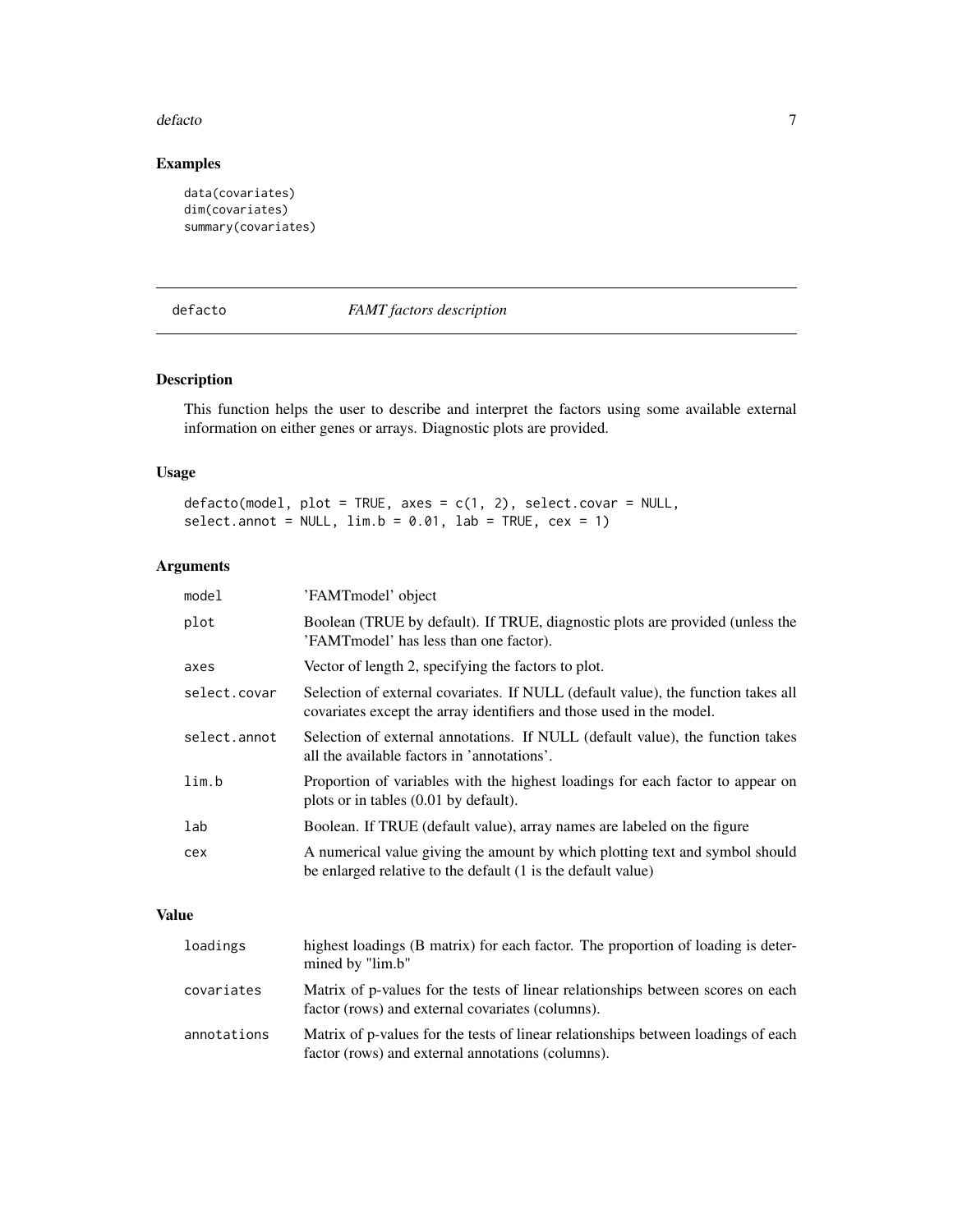# Author(s)

David Causeur, Maela Kloareg

# See Also

[as.FAMTdata](#page-3-1), [modelFAMT](#page-9-1)

# Examples

## FAMT data data(expression) data(covariates) data(annotations)

```
# Create the 'FAMTdata'
############################################
chicken = as.FAMTdata(expression,covariates,annotations,idcovar=2)
# 'FAMTdata' summary
## Not run: summaryFAMT(chicken)
```

```
# FAMT complete multiple testing procedure
############################################
model = modelFAMT(chicken,x=c(3,6),test=6,nbf=3)
# summary on the 'FAMT model'
## Not run: summaryFAMT(model)
```

```
# Factors description
############################################
chicken.defacto = defacto(model,axes=1:2,select.covar=4:5,select.annot=3:6,
cex=0.6)
```
<span id="page-7-1"></span>emfa *Factor Analysis model adjustment with the EM algorithm*

# Description

A function to fit a Factor Analysis model with the EM algorithm.

#### Usage

emfa(data, nbf,  $x = 1$ , test =  $x[1]$ , pvalues = NULL, min.err = 0.001)

# **Arguments**

| data | 'FAMT data' object, see as FAMT data                                          |
|------|-------------------------------------------------------------------------------|
| nbf  | Number of factors of the FA model, see nbfactors                              |
|      | Column number(s) corresponding to the experimental condition and the optional |
|      | covariates (1 by default) in the covariates data frame.                       |

<span id="page-7-0"></span>8 email em 2008 em 2008 em 2008 em 2008 em 2008 em 2008 em 2008 em 2008 em 2008 em 2008 em 2008 em 2008 em 200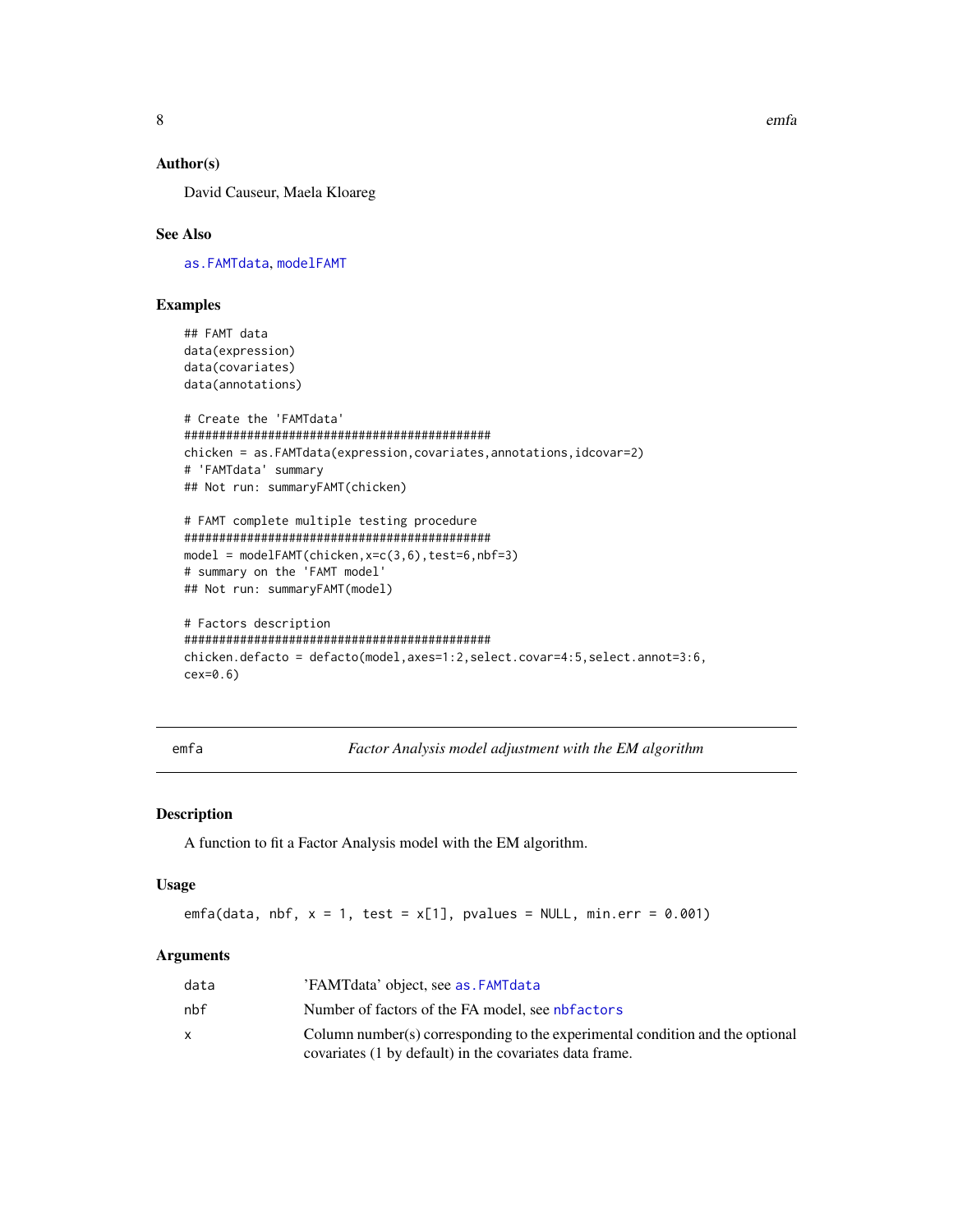#### <span id="page-8-0"></span>emfa 500 % and 500 % and 500 % and 500 % and 500 % and 500 % and 500 % and 500 % and 500 % and 500 % and 500 %

| test    | Column number corresponding to the experimental condition $(x[1]$ by default)<br>on which the test is performed. |
|---------|------------------------------------------------------------------------------------------------------------------|
| pvalues | p-values of the individual tests. If NULL, the classical procedure is applied (see<br>raw.pvalues)               |
| min.err | Stopping criterion value for iterations in EM algorithm (default value: 0.001)                                   |

# Details

In order to use this function, the number of factors is needed (otherwise, use [nbfactors](#page-11-1)).

# Value

| B         | Estimation of the loadings                                       |
|-----------|------------------------------------------------------------------|
| Psi       | Estimation of Psi                                                |
| Factors   | Scores of the individuals on the factors                         |
| commonvar | Proportion of genes common variance (modeled on the factors)     |
| SelectHo  | Vector of row numbers corresponding to the non-significant genes |

# Author(s)

David Causeur

# References

Friguet C., Kloareg M. and Causeur D. (2009). A factor model approach to multiple testing under dependence. Journal of the American Statistical Association, 104:488, p.1406-1415

# See Also

[as.FAMTdata](#page-3-1), [nbfactors](#page-11-1)

# Examples

```
## Reading 'FAMTdata'
data(expression)
data(covariates)
data(annotations)
chicken = as.FAMTdata(expression,covariates,annotations,idcovar=2)
```

```
# EM fitting of the Factor Analysis model
chicken.emfa = emfa(chicken,nbf=3,x=c(3,6),test=6)
chicken.emfa$commonvar
```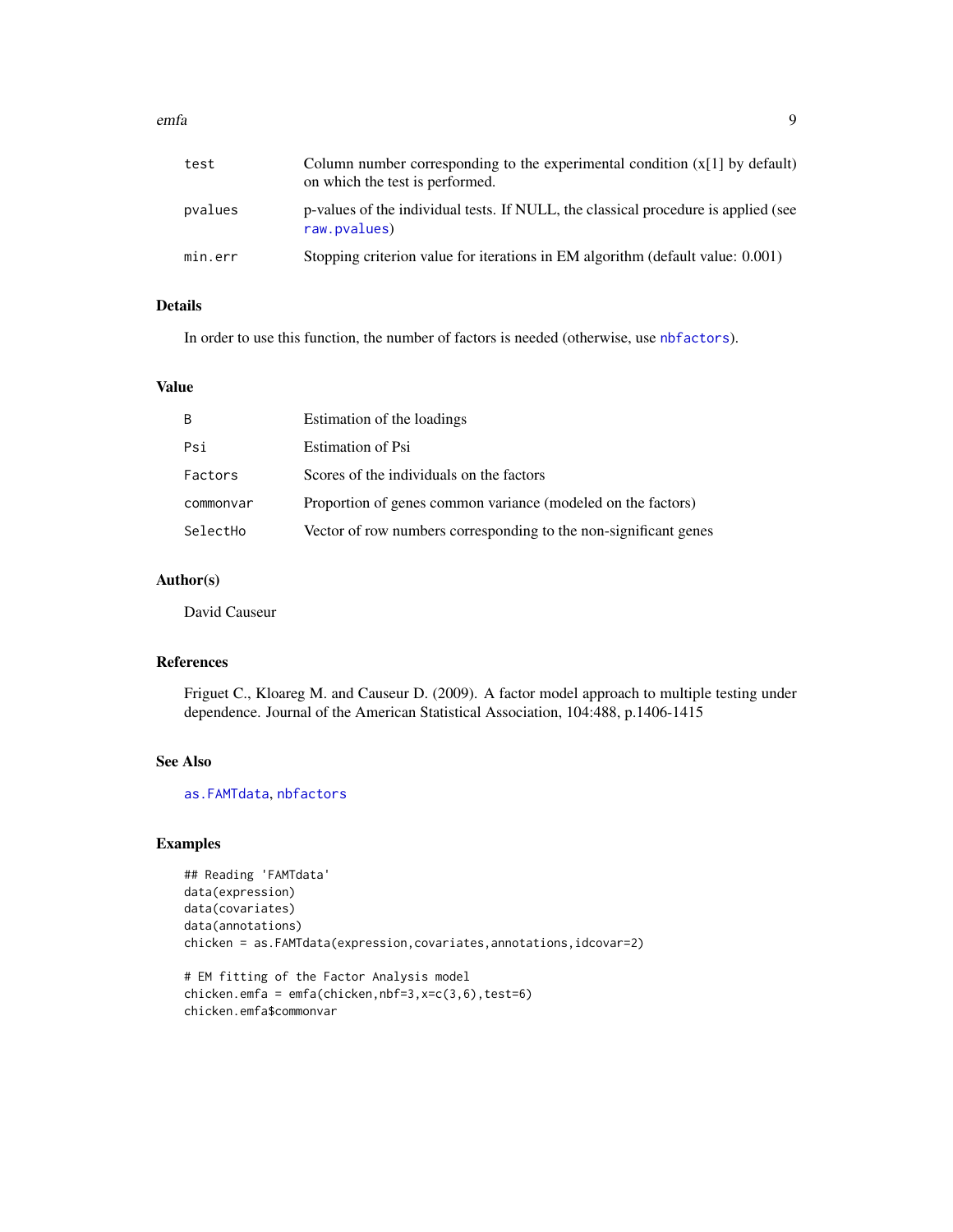<span id="page-9-2"></span><span id="page-9-0"></span>

# **Description**

This dataset concerns hepatic transciptome profiles of 43 half sib male chickens selected for their variability on abdominal fatness (AF). Genes are in rows (9893 genes) and arrays in columns (43 arrays).

#### Usage

data(expression)

#### Format

A data frame with 9893 genes on 43 arrays.

#### Source

UMR Genetique Animale - INRA/AGROCAMPUS OUEST - Rennes, France.

#### References

Blum Y., Le Mignon G., Lagarrigue S. and Causeur S. (2010) - A factor model to analyze heterogeneity in gene expression, BMC Bioinformatics, 11:368.

Le Mignon, G. and Desert, C. and Pitel, F. and Leroux, S. and Demeure, O. and Guernec, G. and Abasht, B. and Douaire, M. and Le Roy, P. and Lagarrigue S. (2009) - Using trancriptome profling to characterize QTL regions on chicken chromosome 5. BMC Genomics, 10:575.

#### Examples

```
data(expression)
dim(expression)
summary(expression)
```
<span id="page-9-1"></span>modelFAMT *The FAMT complete multiple testing procedure*

#### Description

This function implements the whole FAMT procedure (including [nbfactors](#page-11-1) and [emfa](#page-7-1)). The number of factors considered in the model is chosen to reduce the variance of the number of the false discoveries. The model parameters are estimated using an EM algorithm. Factor-adjusted tests statistics are derived, as well as the corresponding p-values.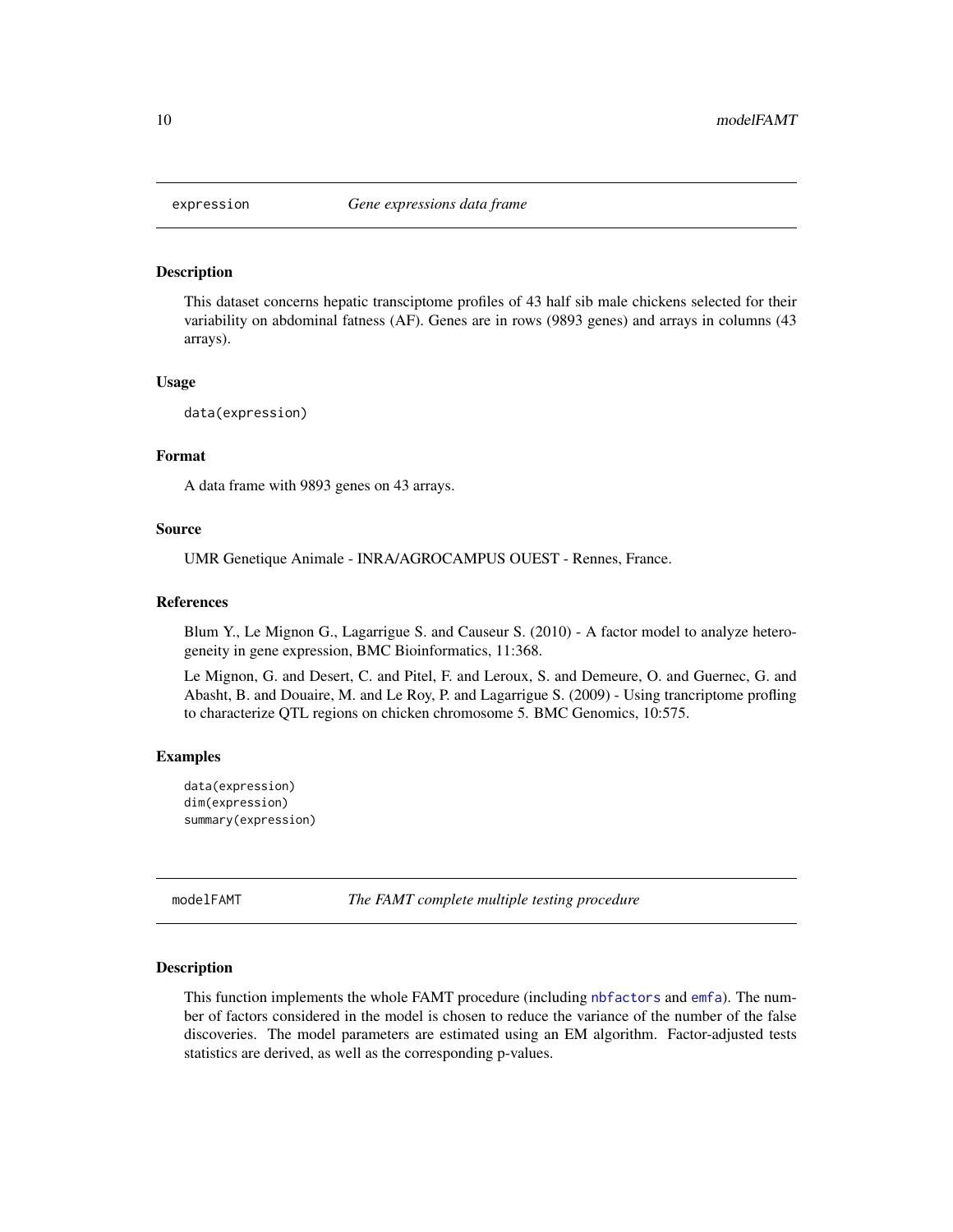# <span id="page-10-0"></span>modelFAMT 11

# Usage

modelFAMT(data,  $x = 1$ , test =  $x[1]$ , nbf = NULL, maxnbfactors = 8,  $min.err = 0.001$ )

# Arguments

| X                                                                         | data | 'FAMTdata' object, see as FAMTdata                                                                                                       |
|---------------------------------------------------------------------------|------|------------------------------------------------------------------------------------------------------------------------------------------|
|                                                                           |      | Column number(s) corresponding to the experimental condition and the optional<br>covariates (1 by default) in the covariates data frame. |
| test<br>one which the test is performed.                                  |      | Column number corresponding to the experimental condition $(x[1]$ by default)                                                            |
| nbf<br>tion estimates the optimal nbf (see nbfactors)                     |      | The number of factors of the FA model (NULL by default). If NULL, the func-                                                              |
| maxnbfactors<br>The maximum number of factors (8 by default)              |      |                                                                                                                                          |
| Stopping criterion value for iterations (default value: 0.001)<br>min.err |      |                                                                                                                                          |

# Value

| adjpval      | Vector of FAMT factor-adjusted p-values                                                                                  |
|--------------|--------------------------------------------------------------------------------------------------------------------------|
| adjtest      | Vector of FAMT factor-adjusted F statistics                                                                              |
| adjdata      | Factor-adjusted FAMT data                                                                                                |
| FA           | Estimation of the FA model parameters                                                                                    |
| pval         | Vector of classical p-values                                                                                             |
| $\mathsf{x}$ | Column number(s) corresponding to the experimental condition and the optional<br>covariates in the covariates data frame |
| test         | Column number corresponding to the experimental condition on which the test<br>is performed                              |
| nbf          | The number of factors used to fit the FA model                                                                           |
| idcovar      | The column number used for the array identification in the 'covariates' data<br>frame                                    |

### Note

The user can perform individual test statistics putting the number of factors (nbf) equal to zero. The result of this function is a 'FAMTmodel'. It is used as argument in other functions of the package : [summaryFAMT](#page-16-1), [pi0FAMT](#page-13-1) or [defacto](#page-6-1). We advise to carry out a summary of FAMT model with the function [summaryFAMT](#page-16-1).

#### Author(s)

David Causeur

#### References

Friguet C., Kloareg M. and Causeur D. (2009). A factor model approach to multiple testing under dependence. Journal of the American Statistical Association, 104:488, p.1406-1415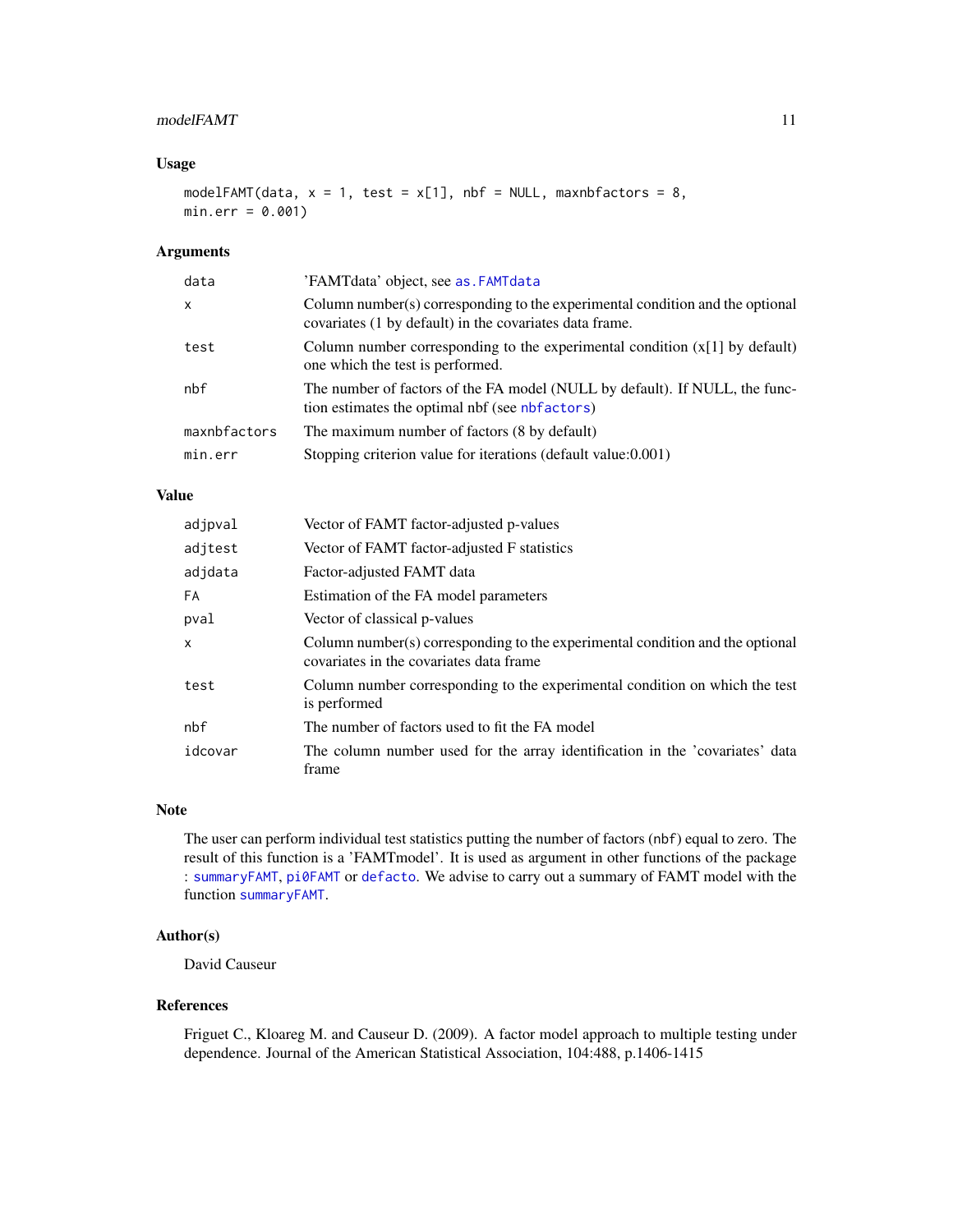#### 12 nbfactors **here**  $\frac{1}{2}$  nbfactors **here**  $\frac{1}{2}$  nbfactors **here**  $\frac{1}{2}$  nbfactors **here**  $\frac{1}{2}$  nbfactors **here**  $\frac{1}{2}$  nbfactors **here**  $\frac{1}{2}$  nbfactors **here**  $\frac{1}{2}$  nbfactors **here**  $\frac{1}{2}$  nbf

# See Also

[as.FAMTdata](#page-3-1), [raw.pvalues](#page-14-1), [nbfactors](#page-11-1), [emfa](#page-7-1), [summaryFAMT](#page-16-1)

#### Examples

```
## Reading 'FAMTdata'
data(expression)
data(covariates)
data(annotations)
chicken = as.FAMTdata(expression,covariates,annotations,idcovar=2)
# Classical method with modelFAMT
## Not run: modelpval=modelFAMT(chicken,x=c(3,6),test=6,nbf=0)
## Not run: summaryFAMT(modelpval)
# FAMT complete multiple testing procedure
# when the optimal number of factors is unknown
## Not run: model = modelFAMT(chicken,x=c(3,6),test=6)
# when the optimal number of factors has already been estimated
model = modelFAMT(chicken,x=c(3,6),test=6,nbf=3)
summaryFAMT(model)
hist(model$adjpval)
## End(Not run)
```
<span id="page-11-1"></span>nbfactors *Estimation of the optimal number of factors of the FA model*

# Description

The optimal number of factors of the FA model is estimated to minimize the variance of the number of false positives (see Friguet et al., 2009).

#### Usage

```
nbfactors(data, x = 1, test = x[1], pvalues = NULL, maxnbfactors = 8,
diagnostic.plot = FALSE, min.err = 0.001)
```
#### **Arguments**

| data         | 'FAMTdata' object, see as. FAMTdata                                                                                                     |
|--------------|-----------------------------------------------------------------------------------------------------------------------------------------|
| $\mathsf{x}$ | Column number(s) corresponding to the experimental condition and the optional<br>covariates (1 by default) in the covariates data frame |
| test         | Column number corresponding to the experimental condition $(x[1]$ by default)<br>on which the test is performed                         |

<span id="page-11-0"></span>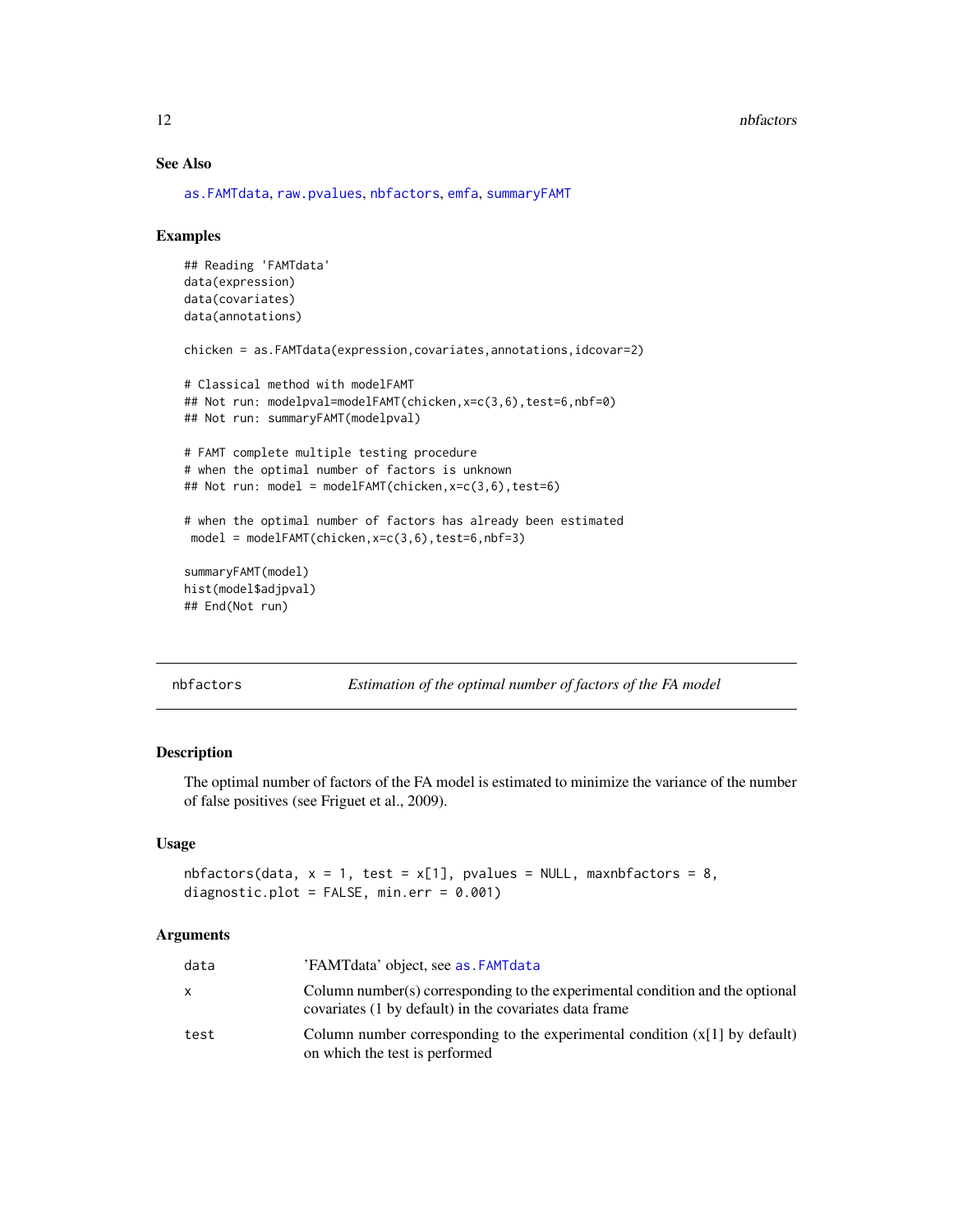#### <span id="page-12-0"></span>nbfactors and the contract of the contract of the contract of the contract of the contract of the contract of the contract of the contract of the contract of the contract of the contract of the contract of the contract of

| pvalues         | Vector of p-values for the individual tests. If NULL, the classical procedure is<br>applied (see raw. pvalues)                 |
|-----------------|--------------------------------------------------------------------------------------------------------------------------------|
| maxnbfactors    | The maximum number of factors for the FA model (8 by default)                                                                  |
| diagnostic.plot |                                                                                                                                |
|                 | boolean (FALSE by default). If TRUE, the values of the variance inflation crite-<br>ria for each number of factors are plotted |
| min.err         | Stopping criterion value for iterations (default value : 0.001)                                                                |

# Value

| optimalnbfactors |                                                                        |
|------------------|------------------------------------------------------------------------|
|                  | Optimal number of factors of the FA model (an elbow criterion is used) |
| criterion        | Variance criterion for each number of factors                          |

# Author(s)

David Causeur

# References

Friguet C., Kloareg M. and Causeur D. (2009). A factor model approach to multiple testing under dependence. Journal of the American Statistical Association, 104:488, p.1406-1415

#### See Also

[as.FAMTdata](#page-3-1), [emfa](#page-7-1)

# Examples

```
## Reading 'FAMTdata'
data(expression)
data(covariates)
data(annotations)
chicken = as.FAMTdata(expression,covariates,annotations,idcovar=2)
# Estimation of the number of factors
## Not run: nbfactors(chicken,x=c(3,6),test=6)
```

```
# Estimation of the number of factors with a graph of variance inflation
# criterion
## Not run: nbfactors(chicken,x=c(3,6),test=6, diagnostic.plot=TRUE)
```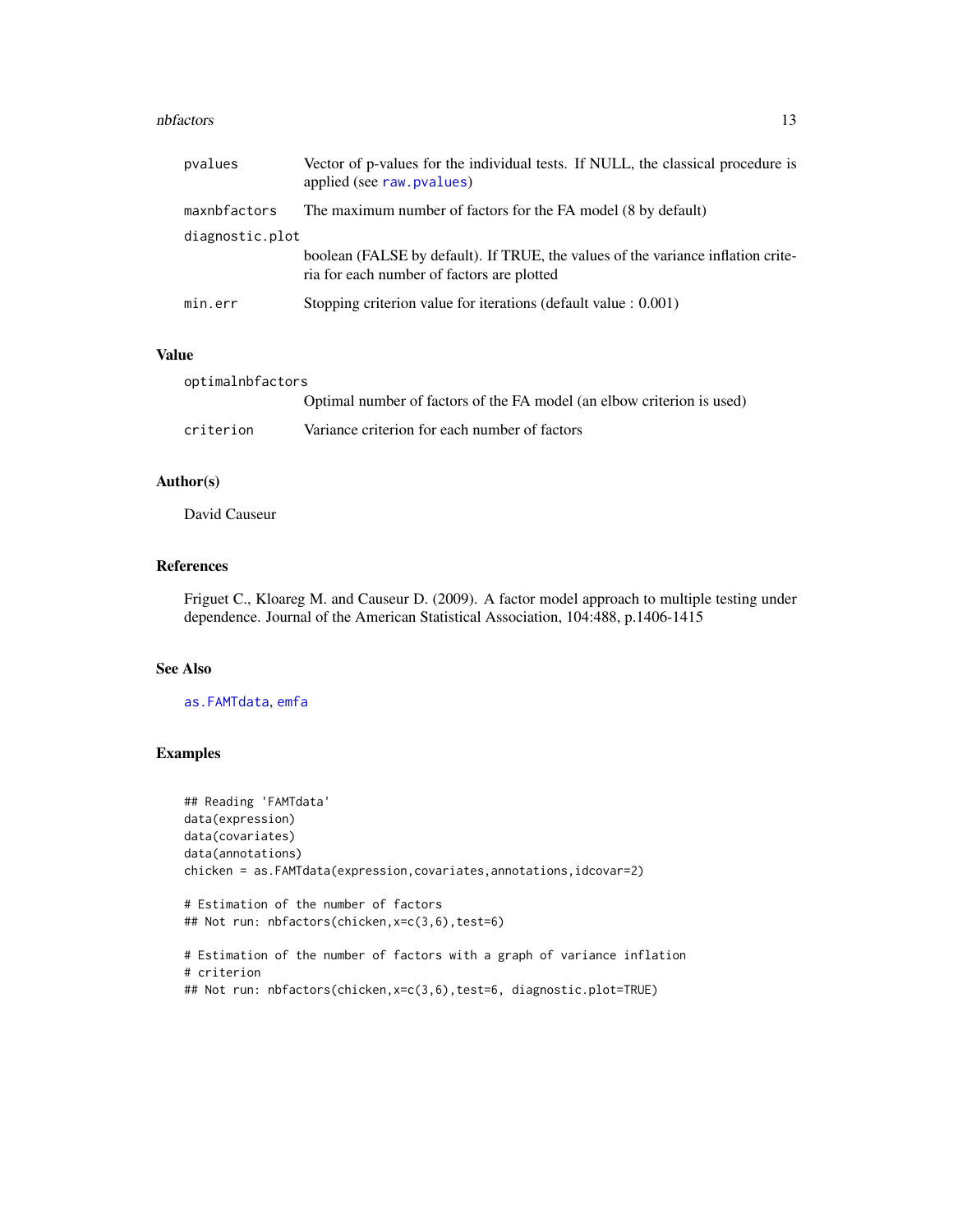<span id="page-13-1"></span><span id="page-13-0"></span>

#### Description

A function to estimate the proportion pi0 of true null hypotheses from a 'FAMTmodel' (see also function "pval.estimate.eta0" in package "fdrtool").

#### Usage

```
pi0FAMT(model, method = c("smoother", "density"),
diagnostic.plot = FALSE)
```
#### Arguments

| model           | 'FAMT model' object (see model FAMT)                                                                                                                      |
|-----------------|-----------------------------------------------------------------------------------------------------------------------------------------------------------|
| method          | algorithm used to estimate the proportion of null p-values. Available options are<br>"density" and "smoother" (as described in Friguet and Causeur, 2010) |
| diagnostic.plot |                                                                                                                                                           |
|                 | $\frac{1}{2}$ TDUE the histogram of the p values with the estimate of pig horizontal line is                                                              |

if TRUE the histogram of the p-values with the estimate of pi0 horizontal line is plotted. With the "smoother" method, an additional graph is displayed showing the spline curve used to estimate pi0. With the "density" method, the estimated convex density of the p-values is plotted onto the histogram

#### Details

The quantity pi0, i.e. the proportion of null hypotheses, is an important parameter when controlling the false discovery rate (FDR). A conservative choice is  $pi = 1$  but a choice closer to the true value will increase efficiency and power - see Benjamini and Hochberg (1995, 2000), Black(2004) and Storey (2002) for details. The function pi0FAMT provides 2 algorithms to estimate this proportion. The "density" method is based on Langaas et al. (2005)'s approach where the density of p-values f(p) is first estimated considering f as a convex function, and the estimation of pi $\theta$  is got for p=1. The "smoother" method uses the smoothing spline approach proposed by Storey and Tibshirani(2003).

#### Value

pi0The estimated proportion pi0 of null hypotheses.

#### Author(s)

Chloe Friguet & David Causeur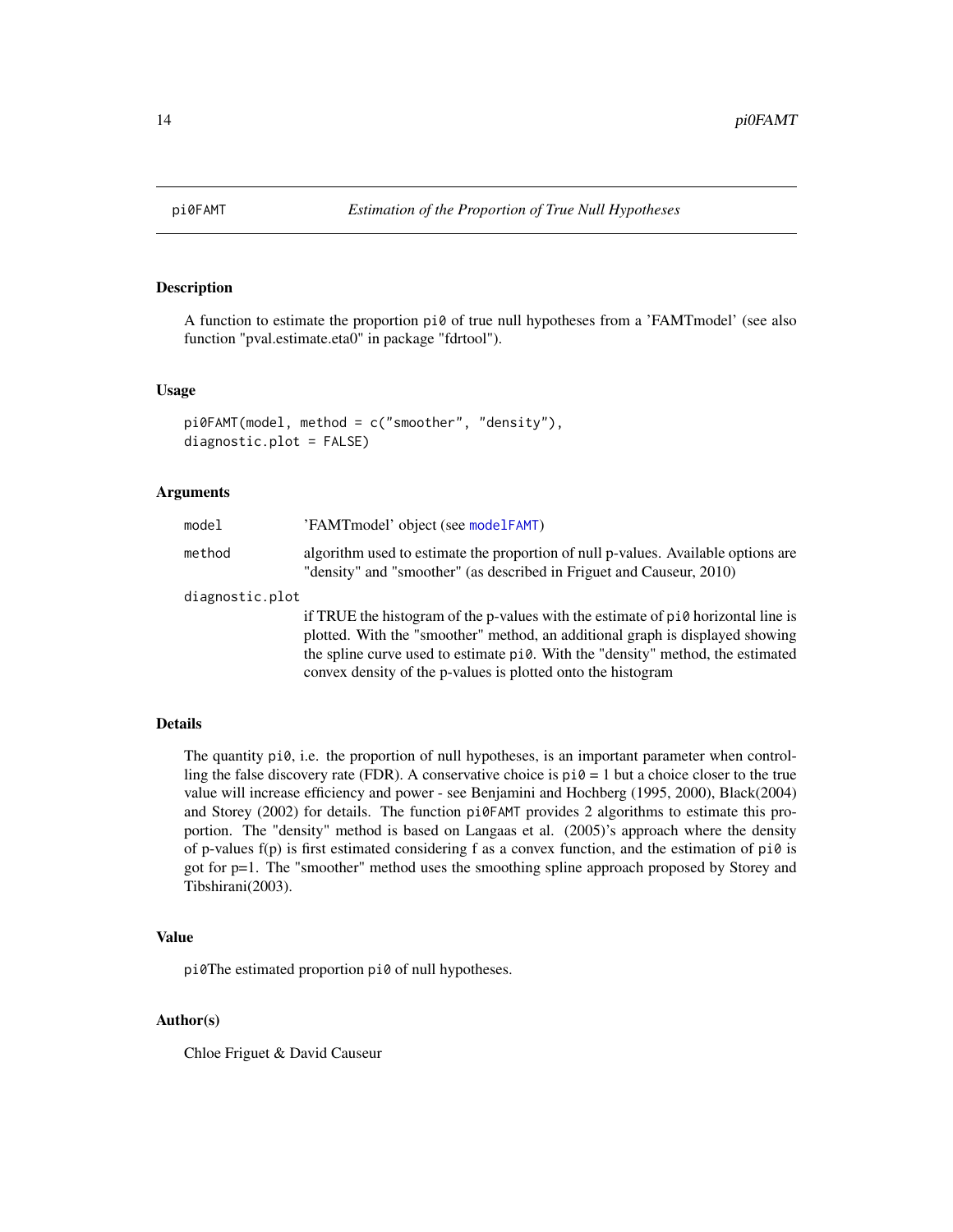#### <span id="page-14-0"></span>raw.pvalues 15

#### References

Friguet C. and Causeur D. (2010) Estimation of the proportion of true null hypohteses in highdimensional data under dependence. Submitted.

"density" procedure: Langaas et al (2005) Estimating the proportion of true null hypotheses, with application to DNA microarray data. JRSS. B, 67, 555-572.

"smoother" procedure: Storey, J. D., and R. Tibshirani (2003) Statistical significance for genomewide experiments. Proc. Nat. Acad. Sci. USA, 100, 9440-9445.

#### See Also

[modelFAMT](#page-9-1)

#### Examples

```
# Reading 'FAMTdata'
data(expression)
data(covariates)
data(annotations)
chicken = as.FAMTdata(expression,covariates,annotations,idcovar=2)
# FAMT complete multiple testing procedure
model = modelFAMT(chicken,x=c(3,6),test=6,nbf=3)
# Estimation of the Proportion of True Null Hypotheses
# "density" method
## Not run: pi0FAMT(model,method="density",diagnostic.plot=TRUE)
# "smoother" method
```
pi0FAMT(model,method="smoother",diagnostic.plot=TRUE)

<span id="page-14-1"></span>raw.pvalues *Calculation of classical multiple testing statistics and p-values*

#### Description

Calculates for each gene expression, the Fisher test statistics and the corresponding p-value for H0: the gene expression does not depend on the experimental condition in a model with possible covariates.

#### Usage

```
raw.pvalues(data, x = 1, test = x[1])
```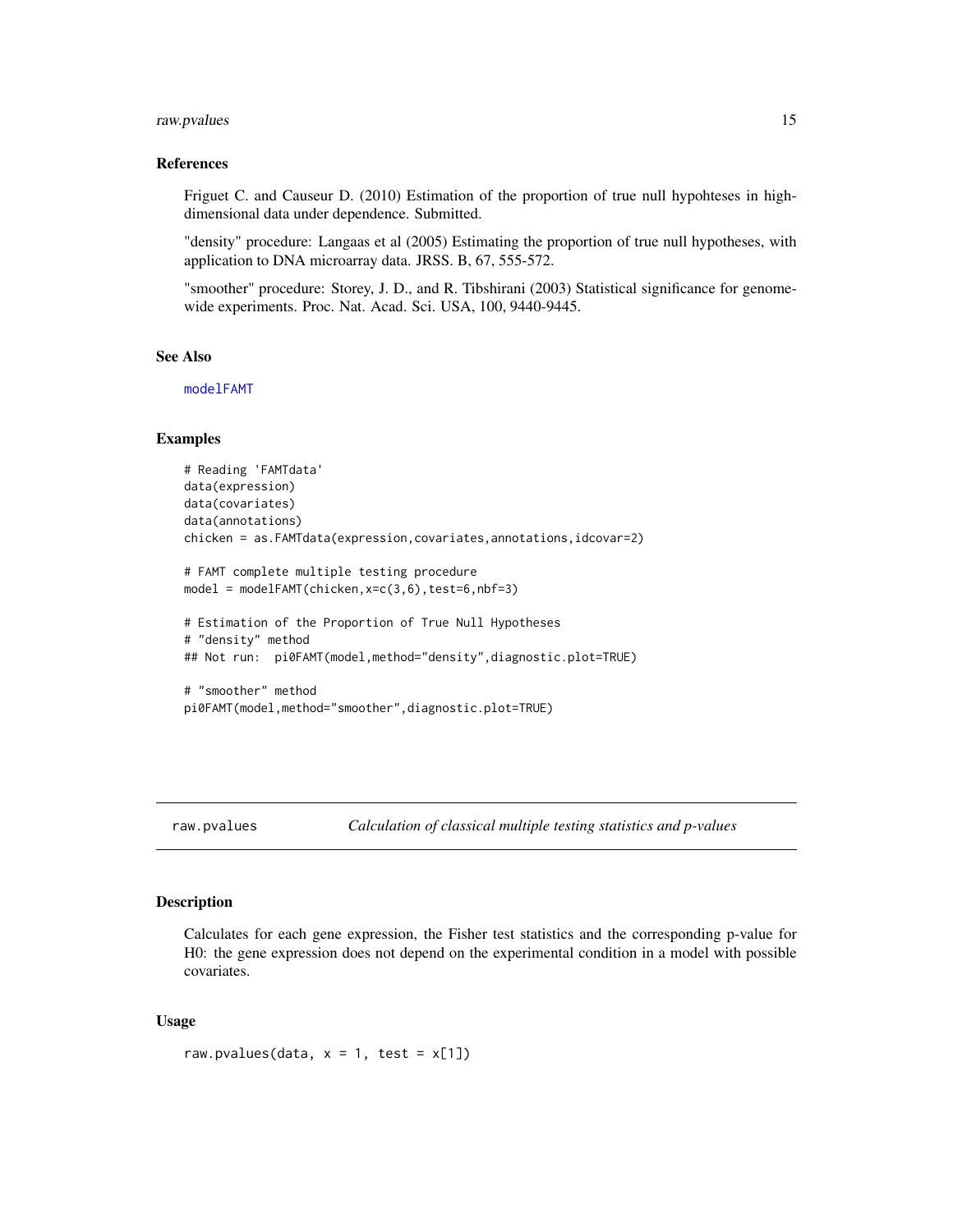# <span id="page-15-0"></span>Arguments

| data | 'FAMTdata' object, see as FAMTdata                                                                                                         |
|------|--------------------------------------------------------------------------------------------------------------------------------------------|
| X    | Column number(s) corresponding to the experimental condition and the optional<br>covariates (1 by default) in the 'covariates' data frame. |
| test | Column number corresponding to the experimental condition $(x[1]$ by default)<br>of interest in the multiple testing procedure.            |

# Value

| pval  | Vector containing the p-values     |
|-------|------------------------------------|
| test  | Vector containing the F statistics |
| resdf | Residual degrees of freedom        |

# Author(s)

David Causeur

# See Also

[as.FAMTdata](#page-3-1)

# Examples

```
data(expression)
data(covariates)
data(annotations)
```

```
# Create the 'FAMTdata'
############################################
chicken = as.FAMTdata(expression,covariates,annotations,idcovar=2)
# 'FAMTdata' summary
summaryFAMT(chicken)
```

```
# Calculation of classical p-values
############################################
# test on the 6th covariate:
rawpval = raw.pvalues(chicken,x=6)
hist(rawpval$pval)
```

```
# with a supplementary covariate (third column of the covariates data frame)
## Not run: rawpval = raw.pvalues(chicken,x=c(3,6),test=6)
## Not run: hist(rawpval$pval)
```
residualsFAMT *Calculation of residual under null hypothesis*

# Description

internal function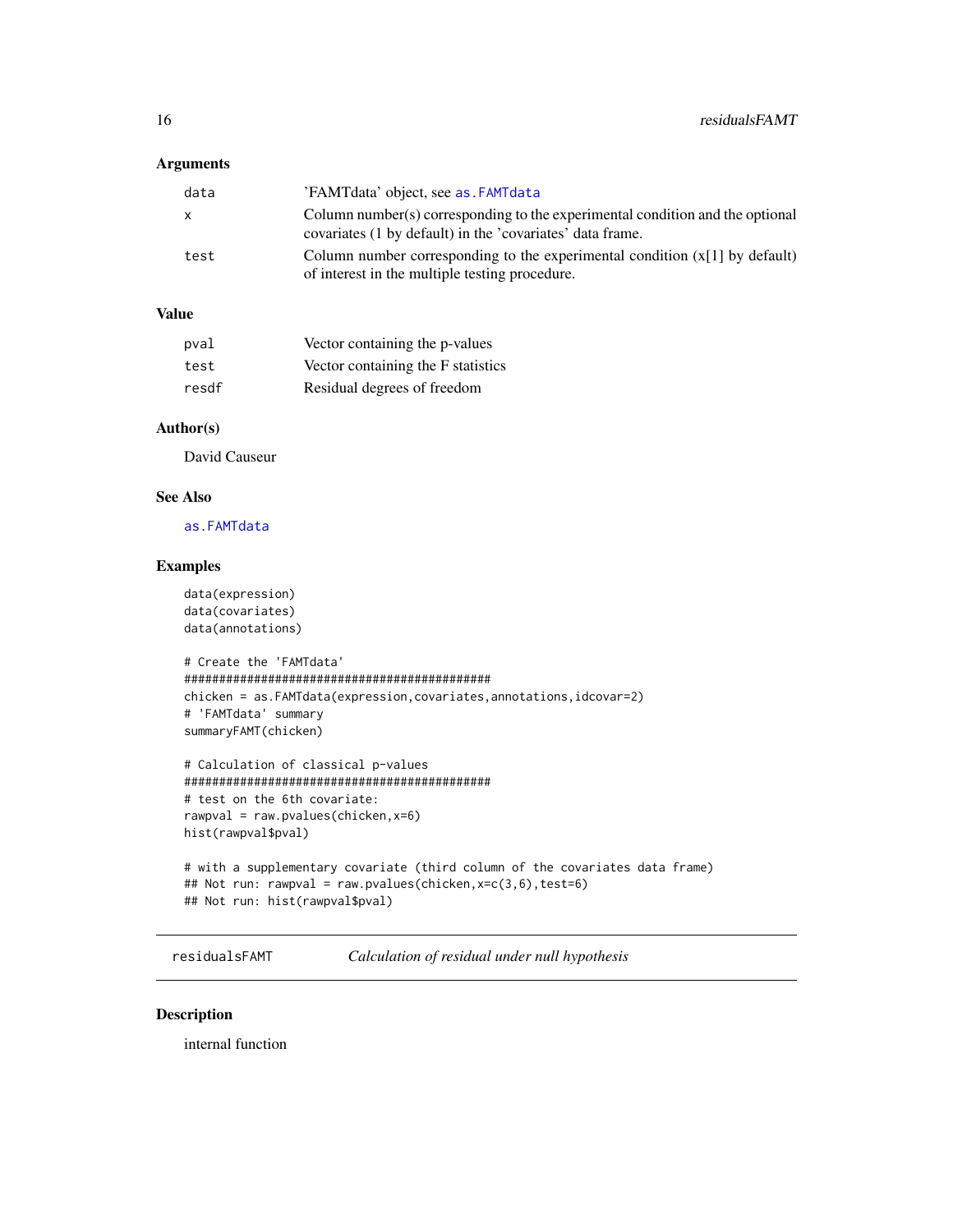<span id="page-16-1"></span><span id="page-16-0"></span>

#### **Description**

The function produces summaries of 'FAMTdata' or 'FAMTmodel'. The function involves a specific method depending on the class of the main argument.

If the main argument is a 'FAMTdata' object, the function provides, for the 'expression file', the number of tests (which corresponds to the number of genes or rows), the sample size (which is the number of arrays or columns). The function provides classical summaries for 'covariates' and 'annotations' data (see summary in [FAMT-package](#page-1-1)).

If the argument is a 'FAMTmodel', the function provides the numbers of rejected genes using classical and FAMT analyses, the annotation characteristics of significant genes, and the estimated proportion of true null hypotheses.

#### Usage

summaryFAMT(obj,  $pi0 = NULL$ , alpha = 0.15, info = c("ID", "Name"))

# Arguments

| obj   | 'FAMTdata' or 'FAMTmodel', see also as . FAMTdata, modelFAMT                                                                                                   |
|-------|----------------------------------------------------------------------------------------------------------------------------------------------------------------|
| pi0   | Proportion of tests under H0. NULL, by default, it is estimated.                                                                                               |
| alpha | Type I levels for the control of the false discovery rate $(0.15$ by default) if the<br>first argument is 'FAMT model' (it can be a single value or a vector). |
| info  | Names of the columns containing the genes identification and array names in<br>the original data frames, necessary if the first argument is 'FAMT model'       |

#### Value

If the argument is a 'FAMTdata': a list with components expression:

expression\$'Number of tests'

Number of genes expression\$'Sample size' Number of arrays covariates Classical summary of covariates annotations Classical summary of annotations If the argument is a 'FAMTmodel': nbreject Matrix giving the numbers of rejected genes with the classical analysis and with the FAMT analysis for the given Type I levels alpha. DE Identification of the significant genes by their annotations. pi0 Estimation of the proportion of true null hypotheses, estimated with the "smoother" method, see [pi0FAMT](#page-13-1).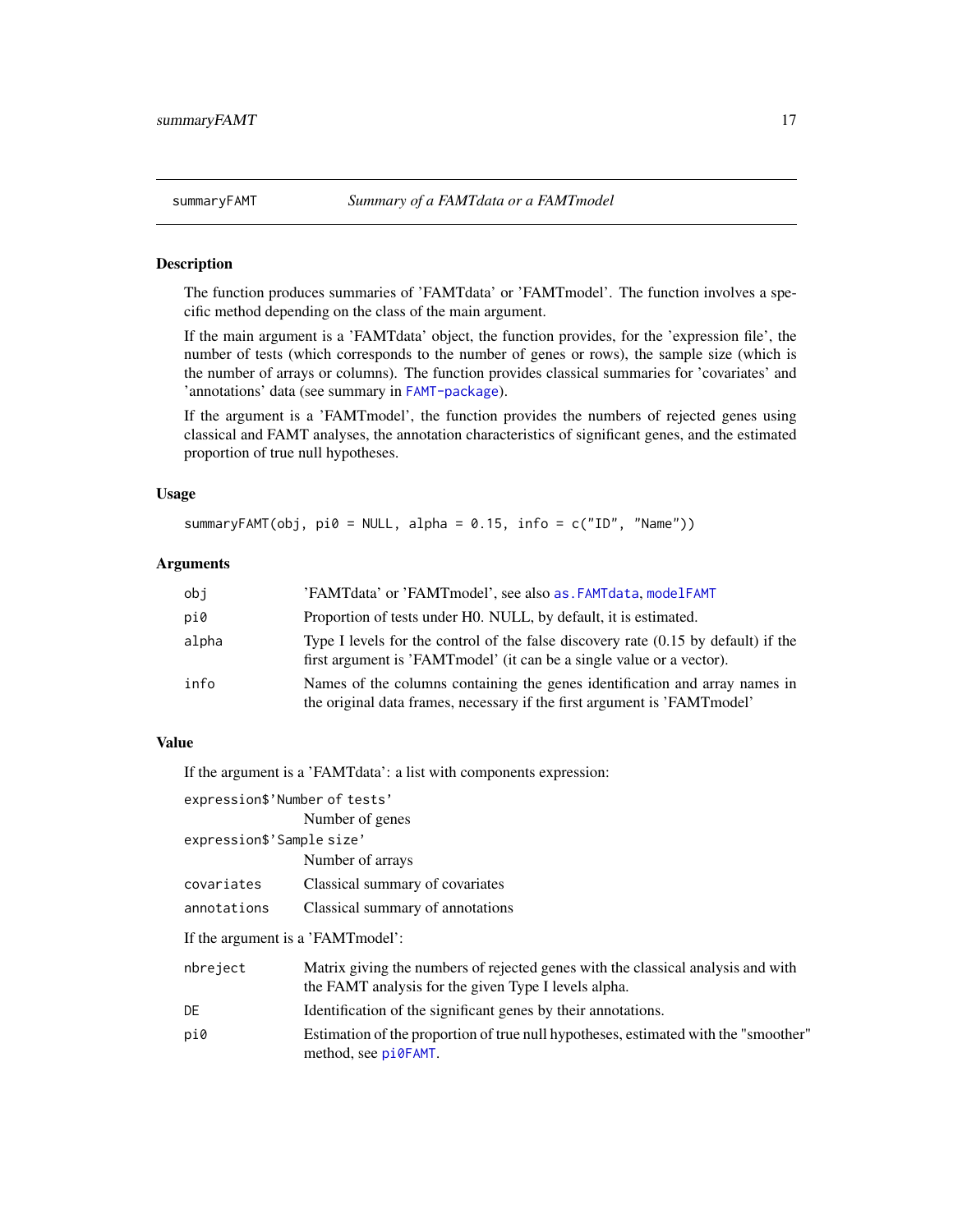# <span id="page-17-0"></span>Author(s)

David Causeur

# See Also

[as.FAMTdata](#page-3-1), [modelFAMT](#page-9-1)

# Examples

```
## Reading 'FAMTdata'
data(expression)
data(covariates)
data(annotations)
chicken = as.FAMTdata(expression,covariates,annotations,idcovar=2)
```

```
## Summary of a 'FAMTdata'
#############################################
summaryFAMT(chicken)
```

```
## Summary of a 'FAMTmodel'
#############################################
# FAMT complete multiple testing procedure
model = modelFAMT(chicken,x=c(3,6),test=6,nbf=3)
summaryFAMT(model)
```